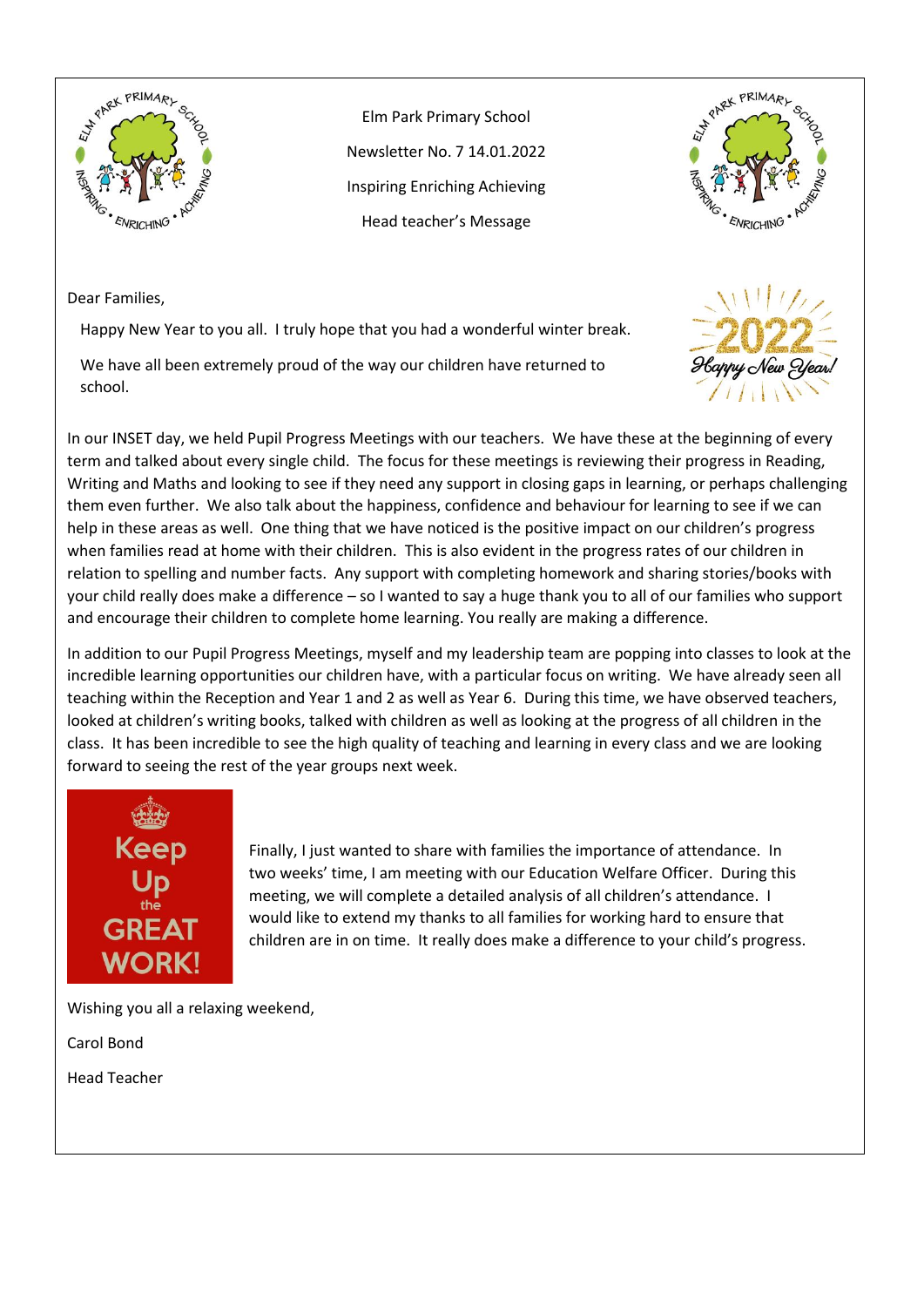#### **Inspiring**

This week, we have started our new Connected Curriculum topics with a bang! Our new key question is 'How can we look after our world for future generations?' so we have been taking part in local environmental projects.

On Tuesday, the children in Year 5/6 took part in a workshop delivered by two engineers from UWE. They found out about how digital devices can be used to track traffic in the local area then created their own solutions to reduce traffic. Year 5/6 also went litter picking in Winterbourne and came back with many full bags of rubbish and items to be recycled.

On Wednesday, the children in Reception and Beech class focused on our school environment. They did a litter pick on the field and conservation area. They also decorated butterfly houses and decided where in the school grounds would be the best place for them to be put. We can't wait to see who makes their homes in these houses soon.

Today, Year 4 have been making wildflower bee bombs. When these are thrown, they will distribute seeds of flowers that butterflies and bees will love. The children have designed posters to put up in the local area about the importance of leaving grass and flowers long for pollinators. We will let you know when these posters have been put up so you can go and see them for yourselves. The children also collected litter from the park by The Greenfields Centre.

Children in Willow and Chestnut Class have visited the Frome Valley Growing Project today. Wrapped up warm, they headed down to the project to explore the site, especially the food forest area. They then planted saplings along the hedgerow. We are looking forward to seeing them grow.

It has been a really wonderful week and the children have made us incredibly proud with their enthusiasm, kindness and respect. We are very grateful to the members of the Winterbourne Environmental Group and the Frome Valley Growing Project, who have helped to make these Bang days such a success!





A very big thank you to Mrs Lugg for organising such a wonderful event and to our local community groups for helping to make it such a wonderful experience.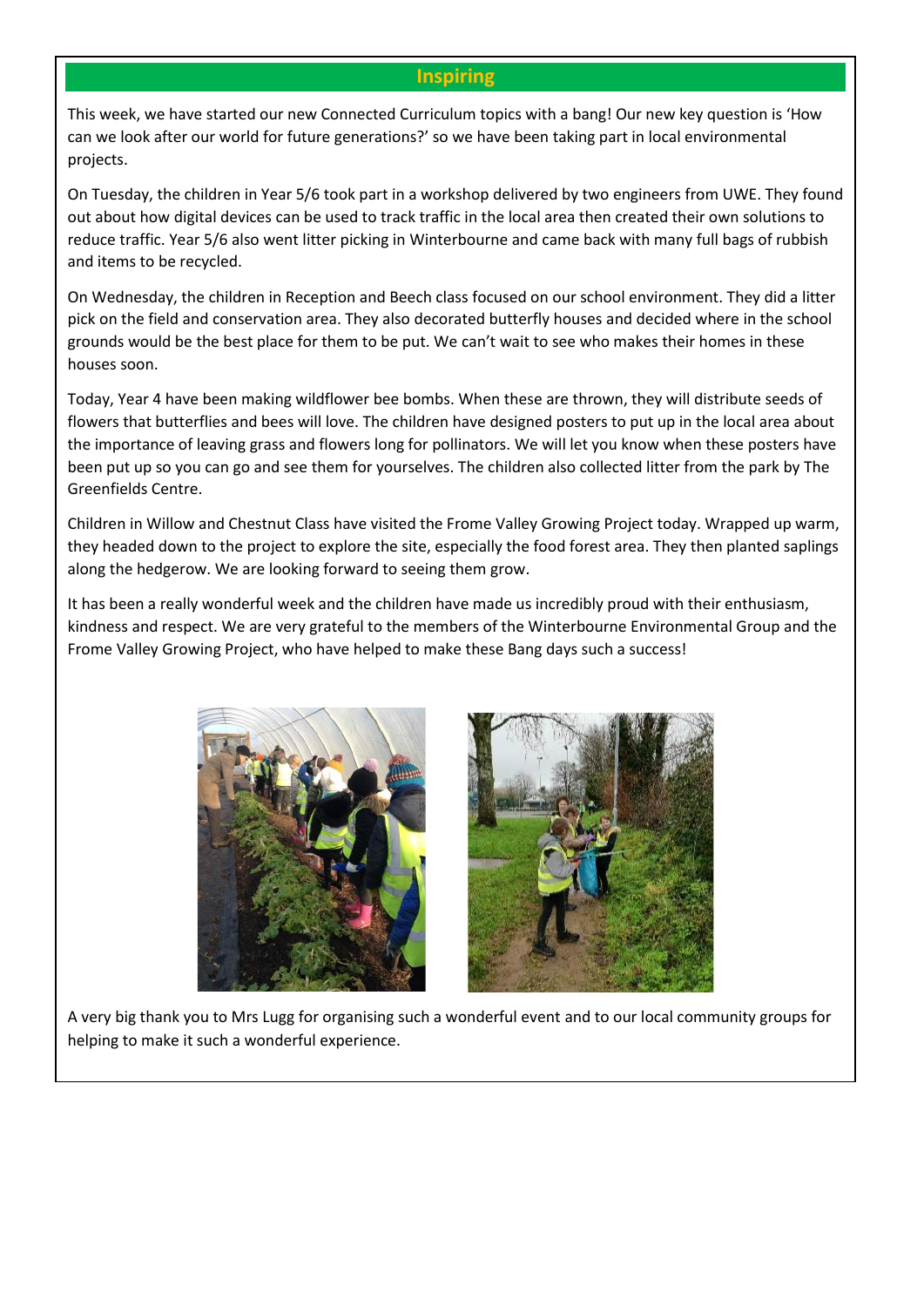# **Enriching**

At the end of term, our incredible PTFA held the Christmas Fayre. They raised an incredible £1090.16. This money has been used to help fund the wonderful whole school trip to see Snow White at the Bristol Hippodrome.

Additionally, I would like to share a surprise! The PTFA have kindly agreed to fund outdoor gym equipment. It is currently being installed next to the Key Stage 2 playground. The gym equipment will be used throughout playtimes and lunchtimes by Year 5 and 6 but will also be built into PE lessons for all other children within the school. This is an image of the equipment that is being installed. In our next newsletter, I will share with you some photographs of the installation and the children enjoying it!



Thank you to the PTFA for co-funding this exciting project and to all of our families, who support PTFA events and help to make big projects like this possible.

#### **PE and Sports News**

After 2 years of no swimming lessons, it has been wonderful for the children to be back in the pool again. Last week, Year 6 began their block of swimming lessons and it was lovely to see their excitement and enthusiasm. Well done Year 6! We have another block of lessons booked for Year 5 later in the year.



# **Achieving**

#### **House Team News**

The children have been busy collecting House Points again at the start of this term. Well done to everyone for following our Golden Rules and for striving to be the best that you can be.

The house points so far are:

 $1<sup>st</sup>$  – Yellow – 2704 points

2<sup>nd</sup> – Blue – 2605 points

3 rd – Red – 2438 points

4 th – Green – 2326 points